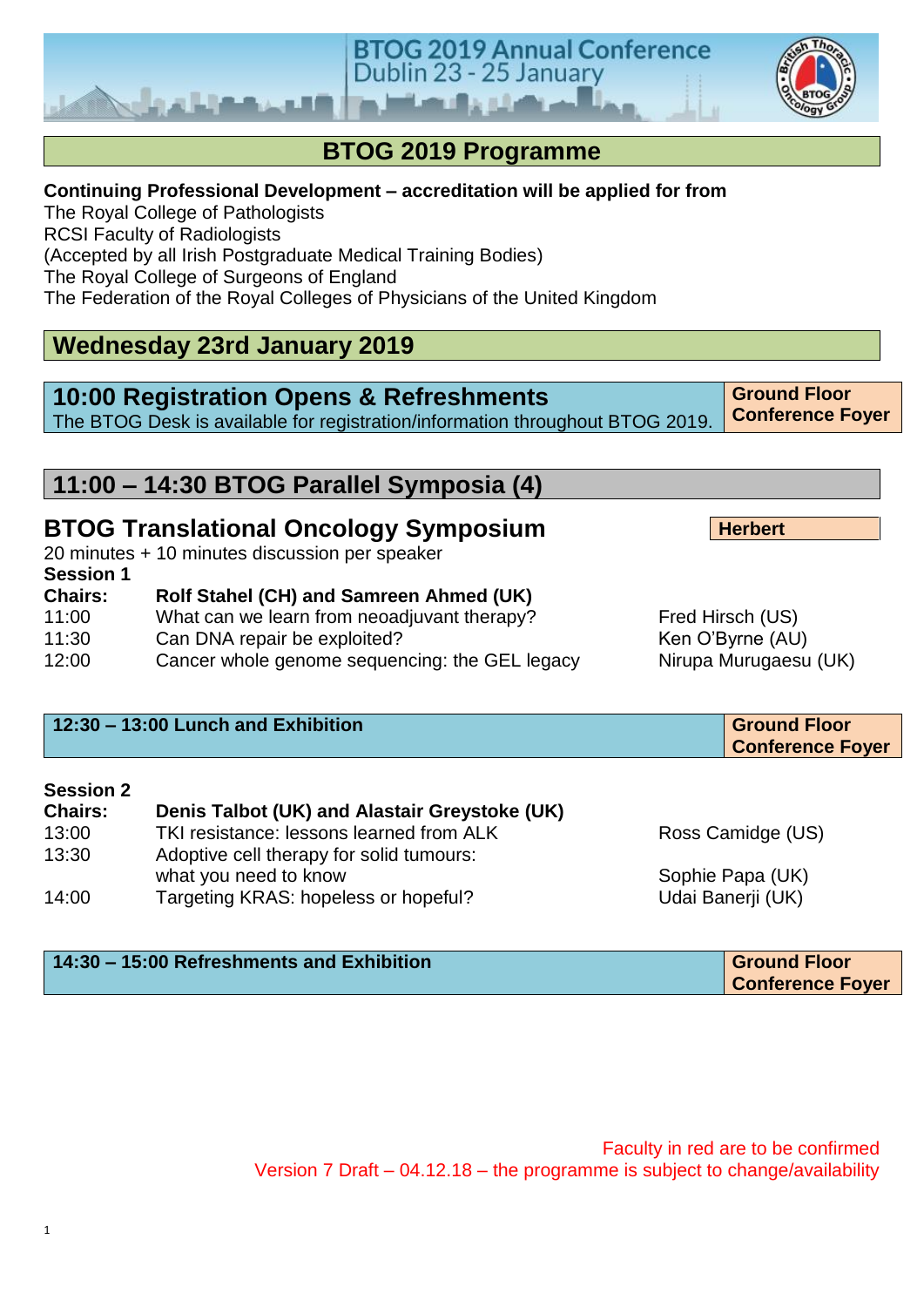| <b>Chairs:</b><br>11:00<br>11:15            | Stephen Harrow (UK) and Matthew Hatton (UK)<br>National Data on Management of Stage III NSCLC<br><b>Technology matters</b>                                                 | Susan Harden (UK)<br>Marianne Aznar (UK)                        |
|---------------------------------------------|----------------------------------------------------------------------------------------------------------------------------------------------------------------------------|-----------------------------------------------------------------|
| 11.30<br>11:45                              | Questions and discussion<br>Patient selection & systemic therapy update                                                                                                    |                                                                 |
| 12.00<br>12:15                              | Immuno-Toxicity: lessons learnt from advanced disease<br>Questions and discussion                                                                                          | Jason Lester (UK)<br>Tom Newsom-Davis (UK)                      |
|                                             | 12:30 - 13:00 Lunch and Exhibition                                                                                                                                         | <b>Ground Floor</b><br><b>Conference Foyer</b>                  |
| <b>Session 2</b><br><b>Chairs:</b><br>13:00 | <b>Stereotactic Radiotherapy Update</b><br>Clive Peedell (UK) and Kevin Franks (UK)<br>Synchronous, metachronous oligometastatic &<br>oligoprogressive NSCLC: Current data | Alexander Louie (CA)                                            |
| 13:30                                       | Early stage disease: Optimal approach with<br>central / ultracentral lesions                                                                                               | <b>Matthias Guckenberger</b><br>(CH)                            |
| 14.00<br>14:10                              | National Data on Management of Early Stage Disease<br>Questions and discussion                                                                                             | Iain Phillips (UK)                                              |
|                                             | 14:30 - 15:00 Refreshments and Exhibition                                                                                                                                  | <b>Ground Floor</b><br><b>Conference Foyer</b>                  |
|                                             | <b>BTOG Diagnostic Symposium</b>                                                                                                                                           | <b>Fitzwilliam</b>                                              |
| <b>Session 1</b><br><b>Chairs:</b>          | 20 minutes + 10 minutes discussion per speaker<br>The Optimal Supportive Care Pathway<br>Vanessa Beattie (UK) and Vidan Masani (UK)                                        |                                                                 |
| 11:00<br>11:30<br>12:00                     | <b>Practical Delivery of Enhanced Recovery</b><br>Getting Ready for Treatment - Supportive Care Perspective<br>Managing Tobacco Addiction in the Optimal Pathway           | Babu Naidu (UK)<br>Barry Laird (UK)<br><b>John Britton (UK)</b> |
|                                             | 12:30 - 13:00 Lunch and Exhibition                                                                                                                                         | <b>Ground Floor</b><br><b>Conference Foyer</b>                  |
| <b>Session 2</b><br><b>Chairs:</b><br>13:00 | <b>Practical Implementation of LDCT Screening</b><br>David Baldwin (UK) and Sam Janes (UK)<br>Significant Incidental Findings: Harm or Benefit                             |                                                                 |
| 13:30                                       | and What to Do<br>Nodule Management: BTS vs Fleischner & the role of                                                                                                       | Richard Booton (UK)                                             |
| 14:00                                       | Volumetry, CAD and AI<br>Upskilling the Workforce: Image-guided Biopsy                                                                                                     | Fergus Gleeson (UK)                                             |
|                                             | of Subcentimetre Nodules                                                                                                                                                   | Anna Sharman (UK)                                               |

**BTOG 2019 Annual Conference**<br>Dublin 23 - 25 January

#### **14:30 – 15:00 Refreshments and Exhibition Ground Floor**

I

**Wednesday 23rd January 2019**

فبالمراد والمستنقط والمتعادد ويسترقا ويروأ

**BTOG Radiotherapy Symposium**

**Session 1 Stage III NSCLC Update**



**Pembroke**

**Conference Foyer**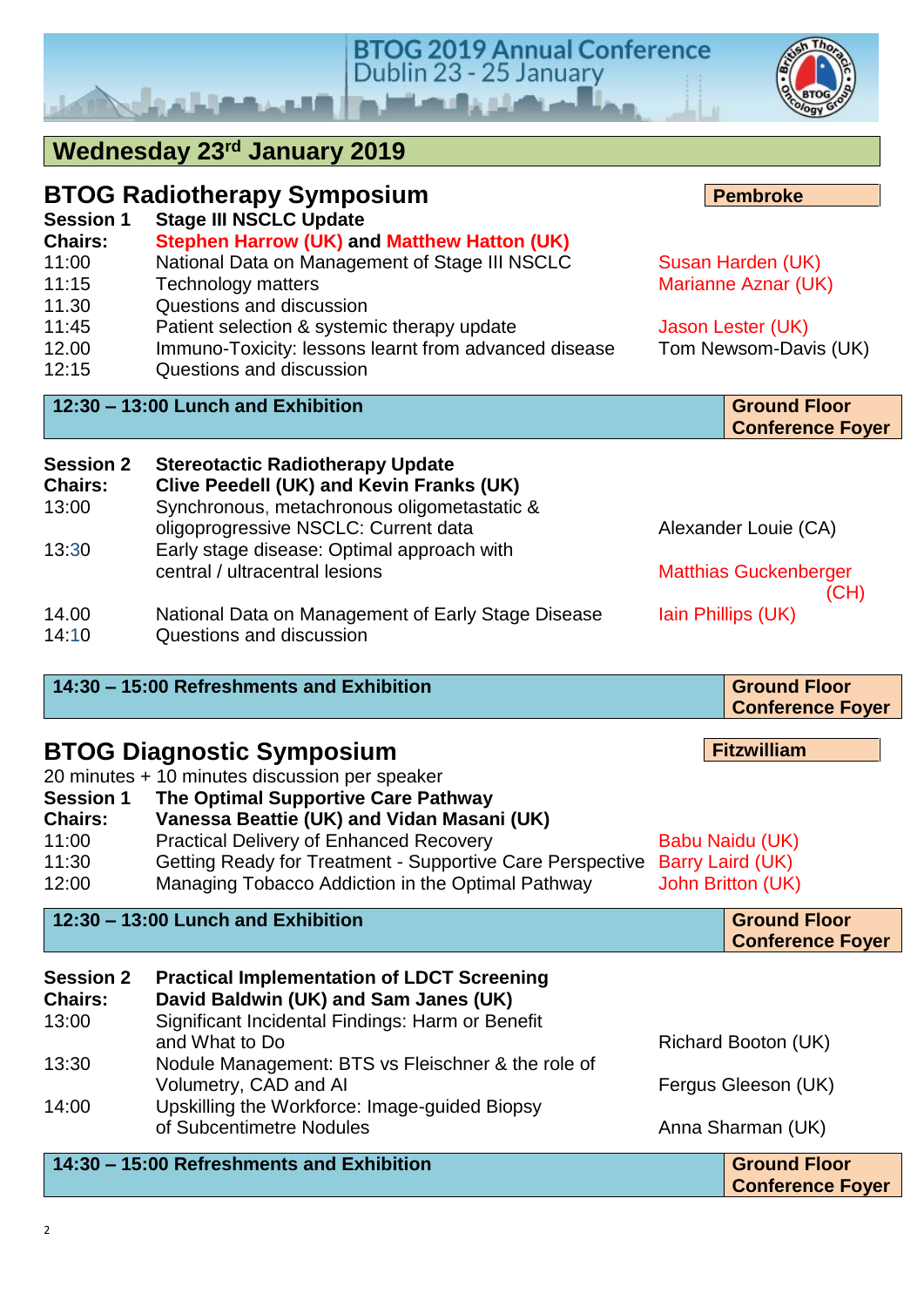

| <b>Wednesday 23rd January 2019</b>  |                                                                                                                 |                  |                                                |
|-------------------------------------|-----------------------------------------------------------------------------------------------------------------|------------------|------------------------------------------------|
|                                     | <b>Association of Pulmonary Pathologists</b>                                                                    |                  | Meeting Room 6, 1 <sup>st</sup> Floor          |
|                                     | <b>APP/BTOG Symposium</b>                                                                                       |                  |                                                |
|                                     | 20 minutes + 10 minutes discussion per speaker                                                                  |                  |                                                |
|                                     | Session 1: Lung Cancer Diagnostics in 2020; the View from Pathology                                             |                  |                                                |
| Chair:                              | <b>Emily Shaw (UK)</b>                                                                                          |                  |                                                |
| 11:00                               | Detecting the drivers; what, when and how                                                                       |                  | Matt Evans (UK)                                |
| 11:30                               | Protein expression as predictive markers; PD-L1, DLL3                                                           |                  |                                                |
|                                     | and beyond                                                                                                      |                  | Alex Haragan (UK)                              |
| 12:00                               | Role of the pathologist in the genomic age; gathering,<br>interpreting and integrating the data                 | David Moore (UK) |                                                |
|                                     | 12:30 - 13:00 Lunch and Exhibition                                                                              |                  | <b>Ground Floor</b><br><b>Conference Foyer</b> |
| <b>Session 2:</b><br><b>Chairs:</b> | Case presentations: A Selection of the Weird and the Wonderful<br>Siobhan Nicholson (IE) and Aurelie Fabre (IE) |                  |                                                |
| 13:00                               | Case 1                                                                                                          |                  |                                                |
| 13:15                               | Case 2                                                                                                          |                  |                                                |
| 13:30                               | Case 3                                                                                                          |                  |                                                |
| 13.45                               | Case 4                                                                                                          |                  |                                                |

- 13:45 Case 4 14:00 Case 5
- 14:15 Case 6

| 14:30 – 15:00 Refreshments and Exhibition | <b>Ground Floor</b>     |  |
|-------------------------------------------|-------------------------|--|
|                                           | <b>Conference Foyer</b> |  |

| 15:00 – 19:45 Sponsored Satellite Symposia<br>45 minutes per satellite symposium |                                              |                |  |
|----------------------------------------------------------------------------------|----------------------------------------------|----------------|--|
| 15:00                                                                            | Satellite symposium sponsored by AstraZeneca | <b>Herbert</b> |  |
| 16:00                                                                            | Satellite symposium sponsored by Takeda      |                |  |
| 17:00                                                                            | Satellite symposium sponsored by Roche       |                |  |
| 18:00                                                                            | Satellite symposium sponsored by AstraZeneca |                |  |
| 19:00                                                                            | Satellite symposium sponsored by MSD         |                |  |
| 19:45                                                                            | Close                                        |                |  |
| 20:00 – 21:30 BTOG Welcome Reception                                             |                                              |                |  |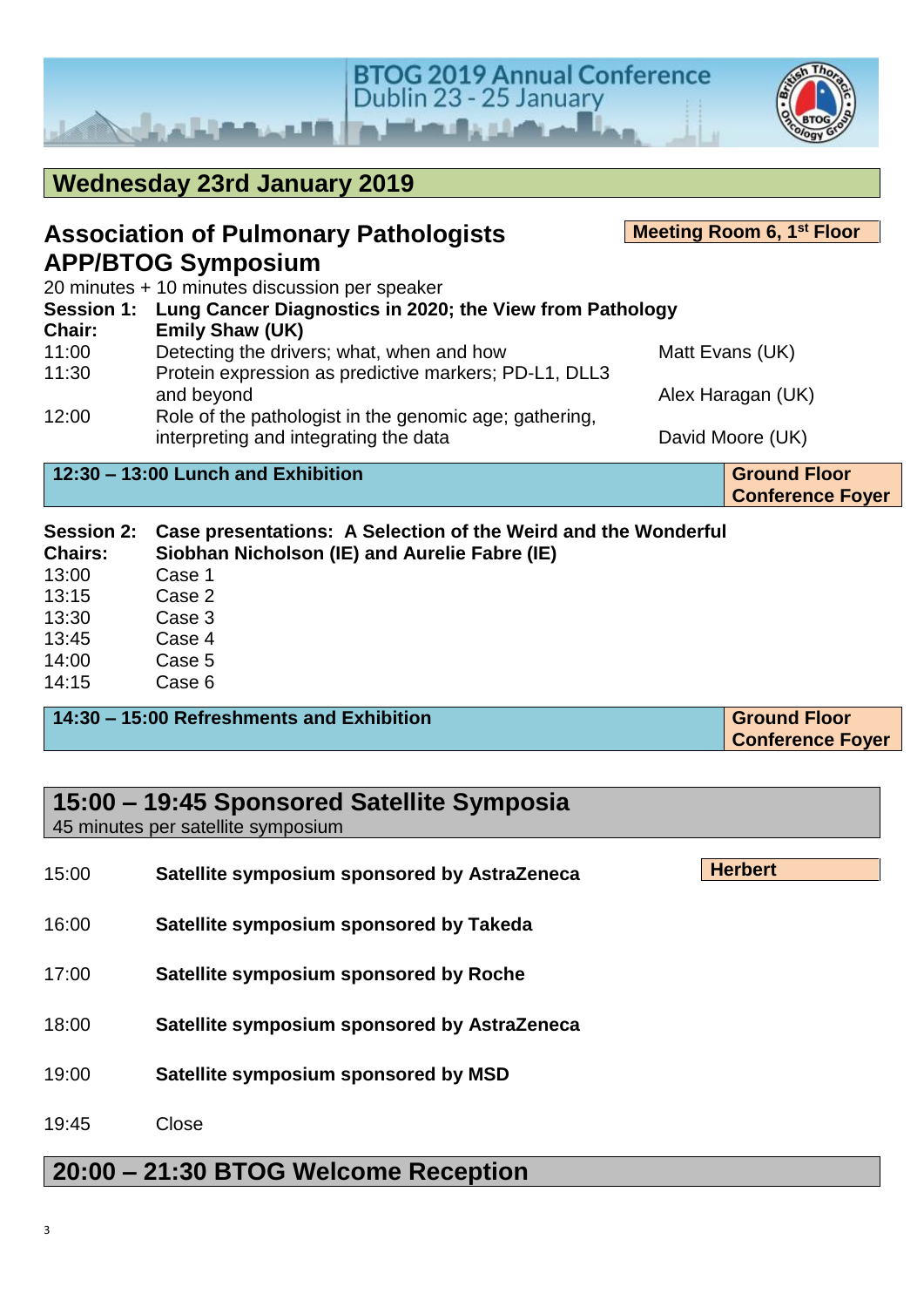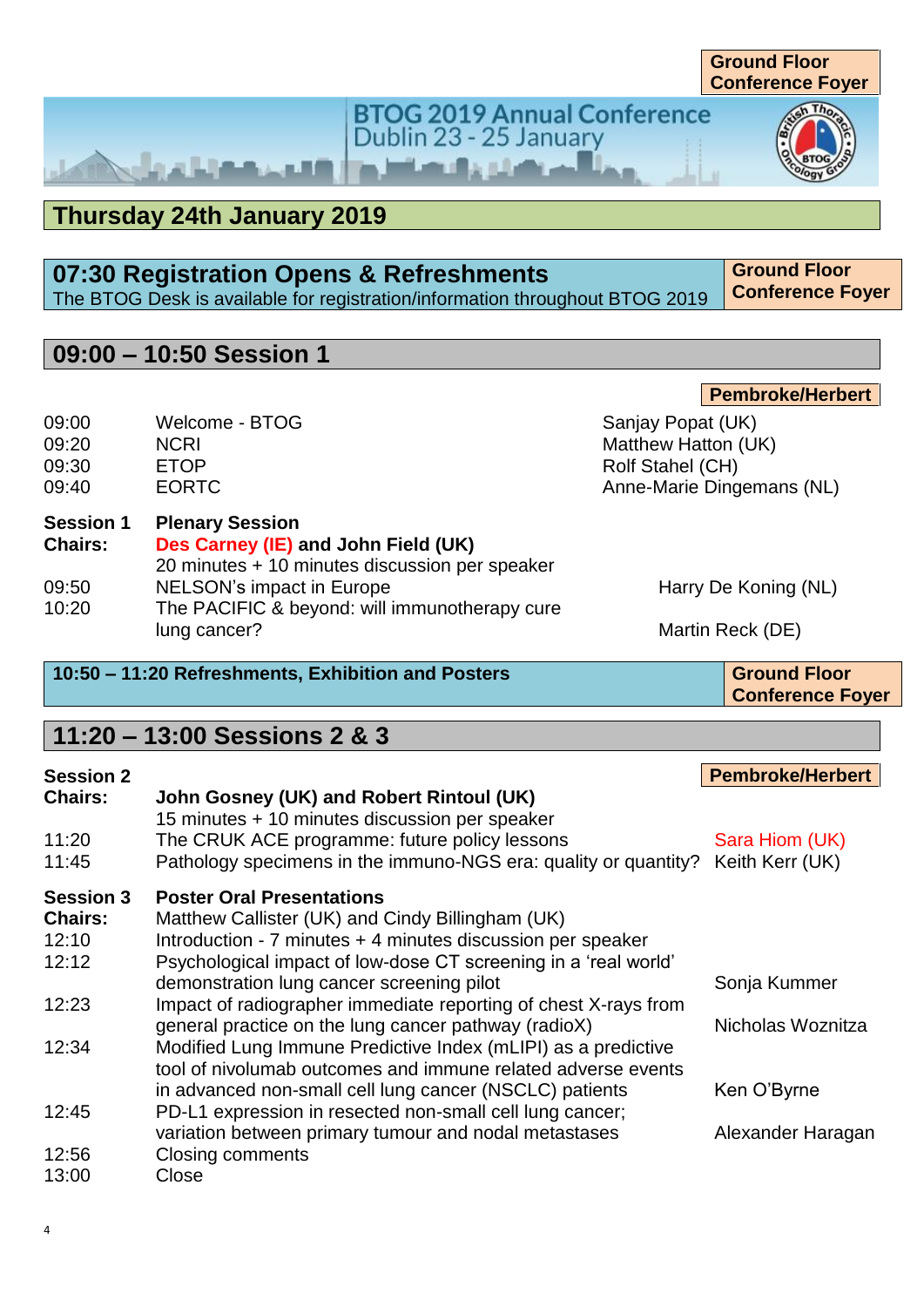#### **Thursday 24 th January 2019**

کا استفاده

### **13:10 - 13:50 Sponsored Satellite Symposia**

13:10 **Satellite symposium sponsored by Pfizer**

**Session 4 Multidisciplinary Management of Thymic Epithelial Malignancies Chairs: Alan Kirk (UK) and Louise Burke (IE)** 15:05 Panel and audience discussion

#### **15:30 – 16:00 Exhibition and Posters Ground Floor Ground Floor**

### **16:00 – 18:00 Collaborative Sessions**

Please see next page.

**14:00 – 15:30 Session 4:** 

14:00 An introduction to ITMIG Alan Kirk (UK) 14:05 The surgical approach **Frank Detterbeck (US)** 14:20 Pathology of thymic epithelial malignancies **Andrew Nicholson (UK)** 14:35 Oncological management David Gilligan (UK) 14:50 Pre-op optimization & peri-op care Isabel Leite (UK)

**BTOG 2019 Annual Conference**<br>Dublin 23 - 25 January

**13:00 – 14:00 Lunch, Exhibition and Posters <b>Ground Floor Ground Floor** 

**Pembroke/Herbert**

**Conference Foyer**

**Conference Foyer**



**Pembroke/Herbert**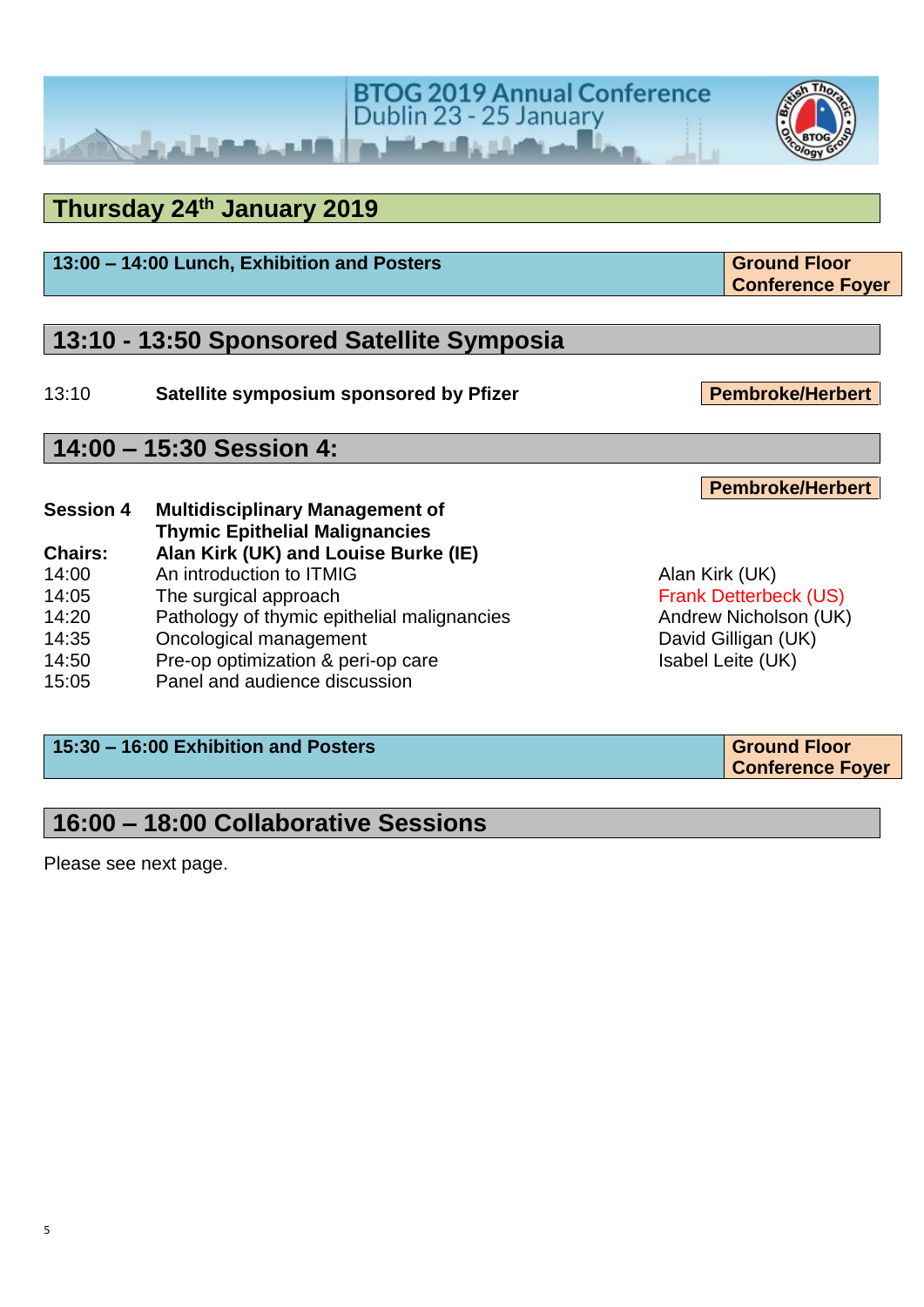#### **Thursday 24 th January 2019**

 $x$  Line

#### **16:00 – 17:00 Parallel Sessions (3)**

#### **BTOG/NCRI LOcoRegionalDiagnosis (LORD) Subgroup Update**

| Chair: | Mary O'Brien (UK)                                  |                |
|--------|----------------------------------------------------|----------------|
| 16:00  | Open                                               |                |
|        | How much surgery is necessary for stage I disease? | Carol Tan (UK) |
|        | A neoadjuvant IO study                             | <b>TBC</b>     |
|        | The non durva stage III patients – what to do?     | <b>TBC</b>     |
| 17:00  | Close                                              |                |

### **BTOG/NCRI Mesothelioma**

## **Subgroup Update**<br>Chair: Peter Szlos

**Chair: Peter Szlosarek (UK)** 16:00 Introduction **Introduction** Peter Szlosarek (UK) 16:05 ATOMIC Peter Szlosarek (UK) 16:15 MARS2 Eric Lim (UK) 16:25 MESOTRAP Robert Rintoul (UK) 16:30 CONFIRM Dean Fennell (UK) 16:35 MIST Dean Fennell (UK) 16:45 BEAT-meso Sanjay Popat (UK) 16:55 Gaps and new proposals **Peter Szlosarek (UK)** 17:00 Close

#### **Association of Pulmonary Pathologists APP Business Meeting**

**Chairs: John Gosney (UK)** 16:00 Open 18:00 Close

**Herbert**

**Pembroke**

**Meeting Room 6, 1st Floor** 



**BTOG 2019 Annual Conference** Dublin 23 - 25 January

the better the chairs of

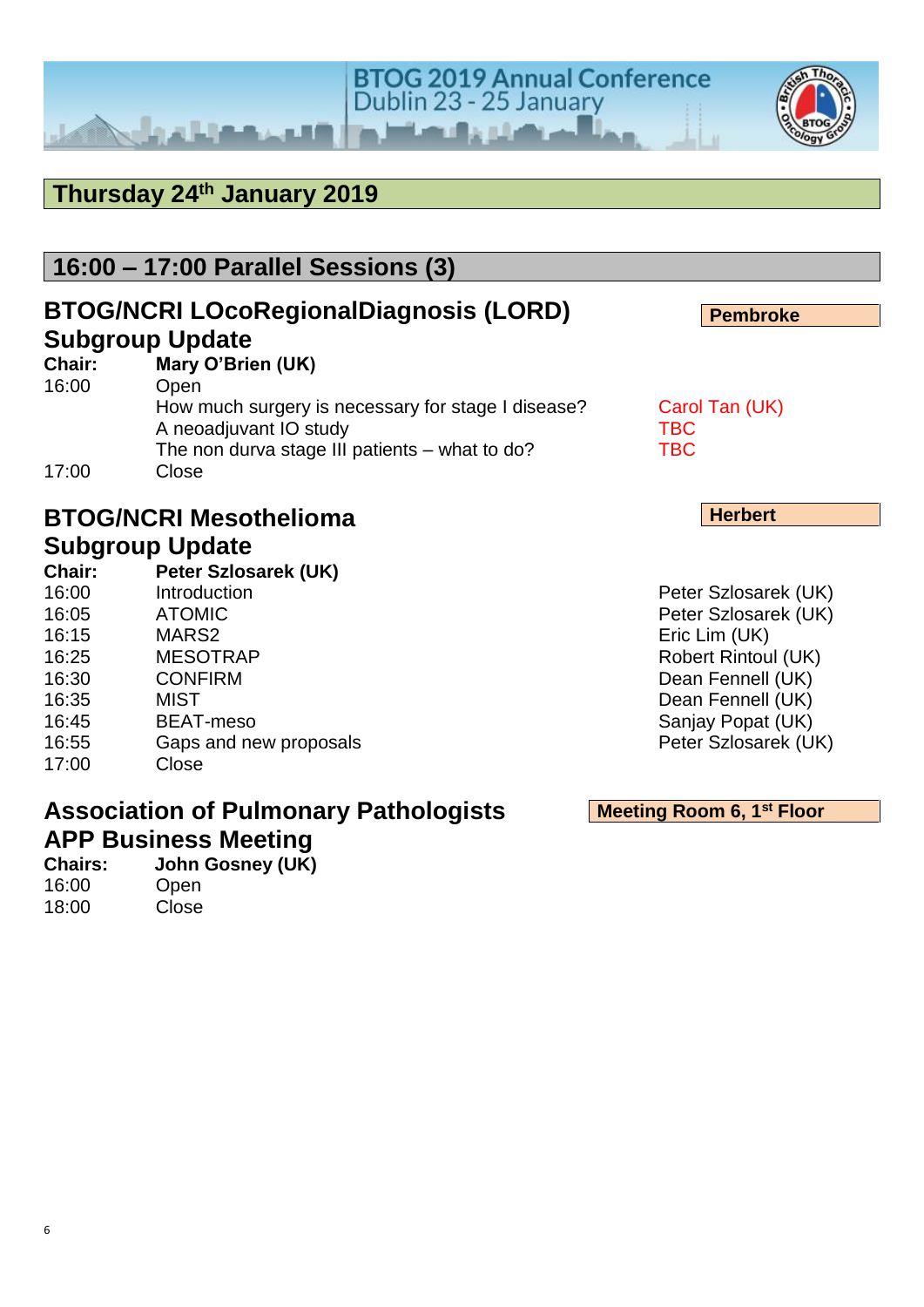**20:00 – 23:00 17 th Annual BTOG 2019 Conference Dinner**

**Dress code:** Gents - lounge suit and tie or black tie / Ladies - cocktail wear The conference dinner is ticket only and must be pre-booked and includes presentation of the BTOG Lifetime Achievement Award 2019 and poster awards.

**19:30 – 20:00 BTOG Reception**

| Chairs: | <b>John Gosney (</b> |  |
|---------|----------------------|--|
| 16:00   | Open                 |  |
| 18:00   | Close                |  |

**Chairs: Vanessa Beattie (UK) and Angela Tod (UK)** 17:00 20 Minutes + 5 minutes discussion Development and evaluation of a self-management intervention for the breathlessness-cough-fatigue 17:25 7 minutes + 3 minutes discussion per speaker Prospective, multi-centre review to identify readmission rates and causes within 30-days of discharge following primary lung cancer surgery Maureen King (UK) Patient needs regarding the recovery package Josie Roberts (UK) A randomised controlled Trial to Investigate the effectiveness of a nutritional Intervention to enhance patient Recovery after elective major lung SurgerY-ThIRStY Feasibility Study **Amy Kerr (UK)** 6 Amy Kerr (UK) 18:00 Close

**Meeting Room 1 & 2, 1st Floor**

**Herbert**

**Meeting Room 6, 1st Floor** 

**Ground Floor Conference Foyer**

**17:00 – 18:00 Parallel Sessions (4)**

**BTOG/NCRI Screening and Early Diagnosis** 

# **Subgroup Update**

**Chair: Fiona Blackhall (UK)**

**BTOG/NCRI Advanced Disease** 

17:00 Open 18:00 Close

**Chair: Neal Navani (UK)** 17:00 Improving risk models for participant selection David Baldwin (UK) 17:20 Understanding patient experiences of screening Samantha Quaife (UK) 17:40 Integrating biomarkers into screening The South Philip Crosbie (UK) 18:00 Close **BTOG/NLCFN Nursing Session** symptom cluster in lung cancer and the symptom cluster in lung cancer and the symptom of  $J$  anelle Yorke (UK)

**Subgroup Update - Optimising Lung Cancer Screening**

Dublin 23 - 25 January

**Association of Pulmonary Pathologists APP Business Meeting**

**Chairs: John Gosney (UK)** 16:00 Open 18:00 Close

**BTOG 2019 Annual Conference** 

**Pembroke**